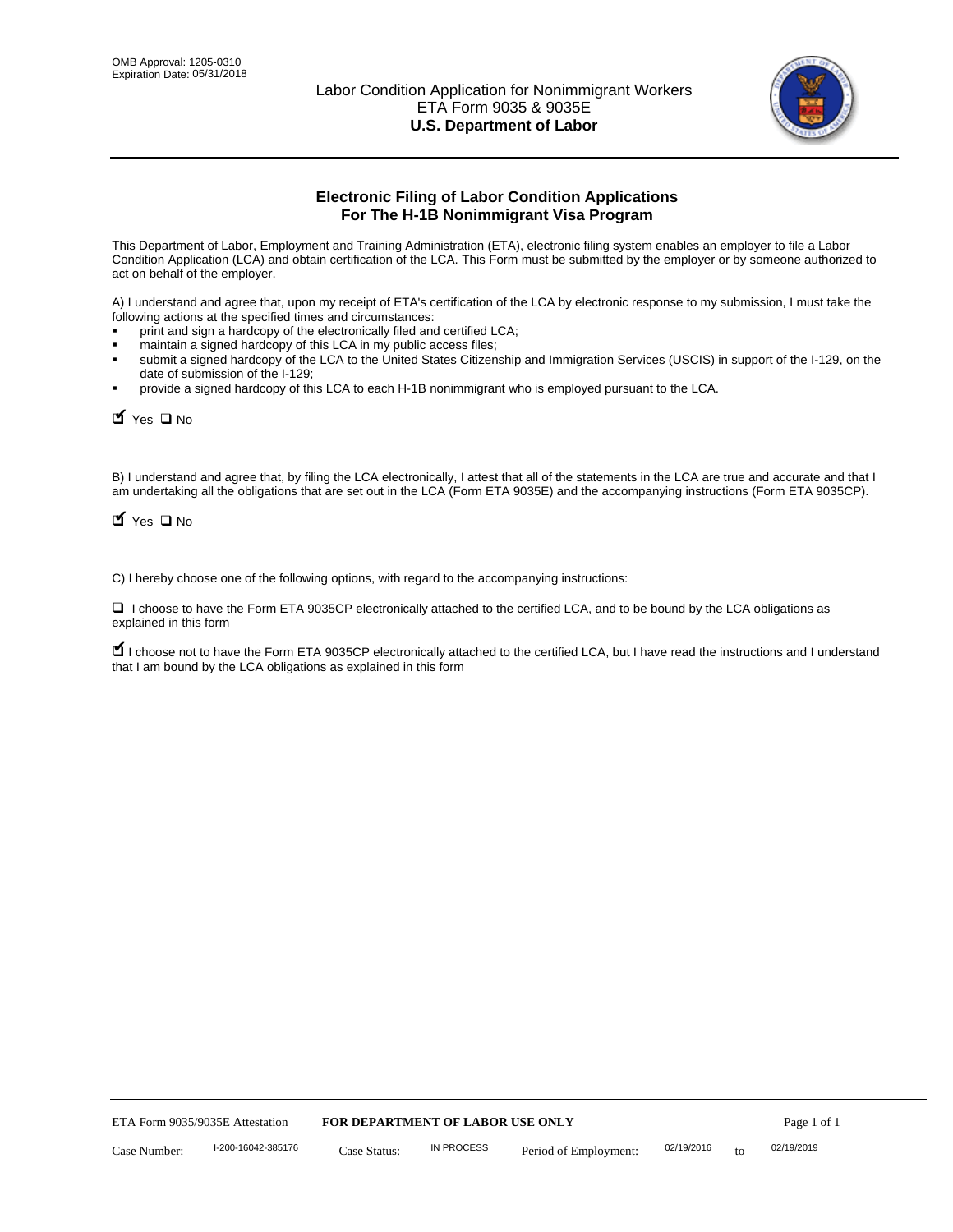# Labor Condition Application for Nonimmigrant Workers ETA Form 9035 & 9035E **U.S. Department of Labor**



*Please read and review the filing instructions carefully before completing the ETA Form 9035 or 9035E. A copy of the instructions can be found at http://www.foreignlaborcert.doleta.gov/. In accordance with Federal Regulations at 20 CFR 655.730(b), incomplete or obviously inaccurate Labor Condition Applications (LCAs) will not be certified by the Department of Labor. If the employer has received permission from the Administrator of the Office of Foreign Labor Certification to submit this form non-electronically, ALL required fields/items containing an asterisk ( \* ) must be completed as well as any fields/items where a response is conditional as indicated by the section ( § ) symbol.* 

# **A. Employment-Based Nonimmigrant Visa Information**

1. Indicate the type of visa classification supported by this application *(Write classification symbol)*: \*

# **B. Temporary Need Information**

| 1. Indicate the type of visa classification supported by this application (Write classification symbol): *                                                              |                                                                        |                                                 |                                              | $H-1B$                    |
|-------------------------------------------------------------------------------------------------------------------------------------------------------------------------|------------------------------------------------------------------------|-------------------------------------------------|----------------------------------------------|---------------------------|
| <b>B. Temporary Need Information</b>                                                                                                                                    |                                                                        |                                                 |                                              |                           |
| 1. Job Title *<br>PROGRAMMER/ANALYST                                                                                                                                    |                                                                        |                                                 |                                              |                           |
| 2. SOC (ONET/OES) code *<br>3. SOC (ONET/OES) occupation title *                                                                                                        |                                                                        |                                                 |                                              |                           |
| 15-1131                                                                                                                                                                 | <b>COMPUTER PROGRAMMERS</b>                                            |                                                 |                                              |                           |
| 4. Is this a full-time position? *                                                                                                                                      |                                                                        |                                                 | <b>Period of Intended Employment</b>         |                           |
| $\blacksquare$ Yes<br>$\square$ No                                                                                                                                      | 5. Begin Date *<br>02/19/2016<br>(mm/dd/yyyy)                          |                                                 | 6. End Date *<br>(mm/dd/yyyy)                | 02/19/2019                |
| 7. Worker positions needed/basis for the visa classification supported by this application                                                                              |                                                                        |                                                 |                                              |                           |
| Total Worker Positions Being Requested for Certification *<br>1                                                                                                         |                                                                        |                                                 |                                              |                           |
| Basis for the visa classification supported by this application<br>(indicate the total workers in each applicable category based on the total workers identified above) |                                                                        |                                                 |                                              |                           |
| 1<br>a. New employment *                                                                                                                                                |                                                                        | 0                                               | d. New concurrent employment *               |                           |
| b. Continuation of previously approved employment *<br>0<br>without change with the same employer                                                                       |                                                                        | 0                                               | e. Change in employer *                      |                           |
| 0<br>c. Change in previously approved employment *                                                                                                                      |                                                                        | 0                                               | f. Amended petition *                        |                           |
| C. Employer Information                                                                                                                                                 |                                                                        |                                                 |                                              |                           |
| 1. Legal business name *<br>MARLABS, INC.                                                                                                                               |                                                                        |                                                 |                                              |                           |
| 2. Trade name/Doing Business As (DBA), if applicable NA                                                                                                                 |                                                                        |                                                 |                                              |                           |
| 3. Address 1 *<br>1 CORPORATE PLACE SOUTH FL3                                                                                                                           |                                                                        |                                                 |                                              |                           |
| 4. Address 2<br>NA.                                                                                                                                                     |                                                                        |                                                 |                                              |                           |
| 5. City $*$<br><b>PISCATAWAY</b>                                                                                                                                        |                                                                        | $\overline{6. \quad \text{State}}^*_{\quad NJ}$ |                                              | 7. Postal code *<br>08854 |
| 8. Country *<br>UNITED STATES OF AMERICA                                                                                                                                |                                                                        | 9. Province<br><b>NA</b>                        |                                              |                           |
| 10. Telephone number * 7326941000                                                                                                                                       |                                                                        | 11. Extension $N/A$                             |                                              |                           |
| 12. Federal Employer Identification Number (FEIN from IRS) *<br>541816287                                                                                               |                                                                        | 541511                                          | 13. NAICS code (must be at least 4-digits) * |                           |
| ETA Form 9035/9035E<br>I-200-16042-385176<br>Case Number:                                                                                                               | <b>FOR DEPARTMENT OF LABOR USE ONLY</b><br>IN PROCESS<br>$Case$ Statue | Period of Employment:                           | 02/19/2016                                   | Page 1 of 5<br>02/19/2019 |

# **C. Employer Information**

| 1. Legal business name *<br>MARLABS, INC.                    |                                              |                           |
|--------------------------------------------------------------|----------------------------------------------|---------------------------|
| 2. Trade name/Doing Business As (DBA), if applicable NA      |                                              |                           |
| 3. Address 1 *<br>1 CORPORATE PLACE SOUTH FL3                |                                              |                           |
| 4. Address 2<br><b>NA</b>                                    |                                              |                           |
| 5. City *<br><b>PISCATAWAY</b>                               | 6. State *<br><b>NJ</b>                      | 7. Postal code *<br>08854 |
| 8. Country *                                                 | 9. Province                                  |                           |
| UNITED STATES OF AMERICA                                     | NA.                                          |                           |
| 10. Telephone number *<br>7326941000                         | 11. Extension<br>N/A                         |                           |
| 12. Federal Employer Identification Number (FEIN from IRS) * | 13. NAICS code (must be at least 4-digits) * |                           |
| 541816287                                                    | 541511                                       |                           |

# ETA Form 9035/9035E **FOR DEPARTMENT OF LABOR USE ONLY** Page 1 of 5<br>Case Number: 1-200-16042-385176 Case Status: IN PROCESS Period of Employment: 02/19/2016 to 02/19/2019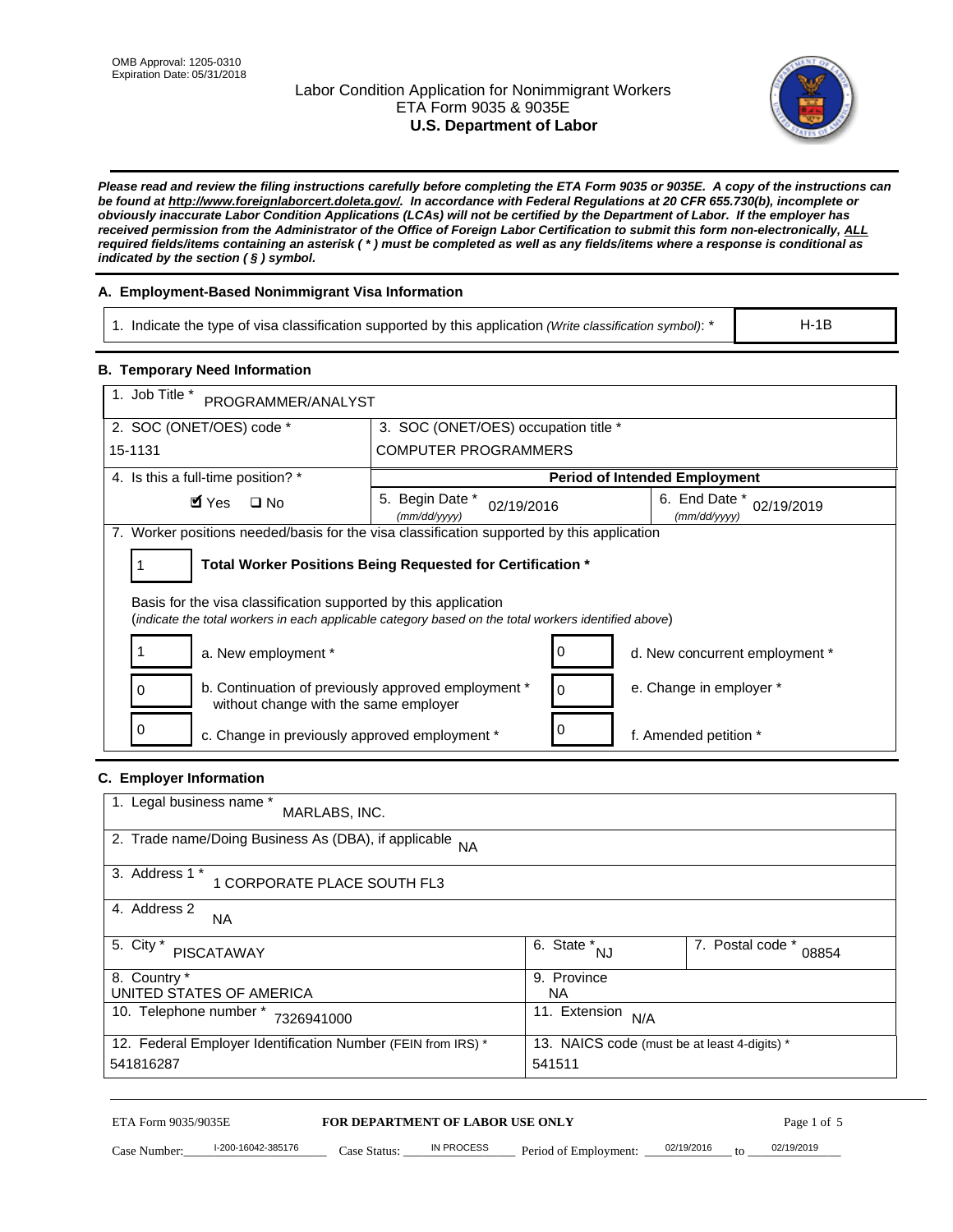

# **D. Employer Point of Contact Information**

**Important Note**: The information contained in this Section must be that of an employee of the employer who is authorized to act on behalf of the employer in labor certification matters. The information in this Section must be different from the agent or attorney information listed in Section E, unless the attorney is an employee of the employer.

| 1. Contact's last (family) name *                  | 2. First (given) name * |                                | 3. Middle name(s) *       |  |
|----------------------------------------------------|-------------------------|--------------------------------|---------------------------|--|
| <b>VIDYADHARAN</b>                                 | <b>SANJAY</b>           |                                | <b>NA</b>                 |  |
| 4. Contact's job title *<br><b>GENERAL COUNSEL</b> |                         |                                |                           |  |
| 5. Address 1 *<br>ONE CORPORATE PLACE SOUTH FL3    |                         |                                |                           |  |
| 6. Address 2<br>N/A                                |                         |                                |                           |  |
| 7. City $*$<br>PISCATAWAY                          |                         | $\overline{8}$ . State *<br>NJ | 9. Postal code *<br>08854 |  |
| 10. Country *<br>UNITED STATES OF AMERICA          |                         | 11. Province<br><b>NA</b>      |                           |  |
| Extension<br>12. Telephone number *<br>13.         |                         | 14. E-Mail address             |                           |  |
| 7326941000<br>1600                                 |                         | SANJAY@MARLABS.COM             |                           |  |

# **E. Attorney or Agent Information (If applicable)**

| VIDYADHARAN                                                                                                                                         | SANJAY                           |                                           |                                          | <b>NA</b>                    |                                                      |             |
|-----------------------------------------------------------------------------------------------------------------------------------------------------|----------------------------------|-------------------------------------------|------------------------------------------|------------------------------|------------------------------------------------------|-------------|
| 4. Contact's job title * GENERAL COUNSEL                                                                                                            |                                  |                                           |                                          |                              |                                                      |             |
| 5. Address 1 * ONE CORPORATE PLACE SOUTH FL3                                                                                                        |                                  |                                           |                                          |                              |                                                      |             |
| 6. Address 2<br>N/A                                                                                                                                 |                                  |                                           |                                          |                              |                                                      |             |
| 7. City * PISCATAWAY                                                                                                                                |                                  | $\overline{\phantom{a}}$ 8. State $^*$ NJ |                                          | 9. Postal code *<br>08854    |                                                      |             |
| 10. Country *<br>UNITED STATES OF AMERICA                                                                                                           |                                  | 11. Province<br><b>NA</b>                 |                                          |                              |                                                      |             |
| 12. Telephone number *<br>7326941000                                                                                                                | 13. Extension<br>1600            |                                           | 14. E-Mail address<br>SANJAY@MARLABS.COM |                              |                                                      |             |
| E. Attorney or Agent Information (If applicable)                                                                                                    |                                  |                                           |                                          |                              |                                                      |             |
| 1. Is the employer represented by an attorney or agent in the filing of this application? *<br>If "Yes", complete the remainder of Section E below. |                                  |                                           |                                          |                              | $\Box$ Yes                                           | <b>M</b> No |
| 2. Attorney or Agent's last (family) name §                                                                                                         | 3. First (given) name §          |                                           |                                          |                              | 4. Middle name(s) $\sqrt{s}$                         |             |
| N/A                                                                                                                                                 | N/A                              |                                           |                                          | N/A                          |                                                      |             |
| 5. Address 1 $\frac{1}{9}$ N/A                                                                                                                      |                                  |                                           |                                          |                              |                                                      |             |
| 6. Address 2<br>N/A                                                                                                                                 |                                  |                                           |                                          |                              |                                                      |             |
| 7. City §<br>N/A                                                                                                                                    |                                  | 8. State §<br>N/A                         |                                          | N/A                          | 9. Postal code §                                     |             |
| 10. Country §<br>N/A                                                                                                                                |                                  | 11. Province<br>N/A                       |                                          |                              |                                                      |             |
| 12. Telephone number §                                                                                                                              | 13. Extension                    | 14. E-Mail address                        |                                          |                              |                                                      |             |
| N/A                                                                                                                                                 | N/A                              | N/A                                       |                                          |                              |                                                      |             |
| 15. Law firm/Business name §                                                                                                                        |                                  |                                           |                                          | 16. Law firm/Business FEIN § |                                                      |             |
| N/A                                                                                                                                                 |                                  |                                           | N/A                                      |                              |                                                      |             |
| 17. State Bar number (only if attorney) §                                                                                                           |                                  |                                           | standing (only if attorney) §            |                              | 18. State of highest court where attorney is in good |             |
| N/A                                                                                                                                                 |                                  | N/A                                       |                                          |                              |                                                      |             |
| 19. Name of the highest court where attorney is in good standing (only if attorney) §                                                               |                                  |                                           |                                          |                              |                                                      |             |
| N/A                                                                                                                                                 |                                  |                                           |                                          |                              |                                                      |             |
|                                                                                                                                                     |                                  |                                           |                                          |                              |                                                      |             |
|                                                                                                                                                     |                                  |                                           |                                          |                              |                                                      |             |
|                                                                                                                                                     |                                  |                                           |                                          |                              |                                                      |             |
|                                                                                                                                                     |                                  |                                           |                                          |                              |                                                      |             |
|                                                                                                                                                     |                                  |                                           |                                          |                              |                                                      |             |
|                                                                                                                                                     |                                  |                                           |                                          |                              |                                                      |             |
| ETA Form 9035/9035E                                                                                                                                 | FOR DEPARTMENT OF LABOR USE ONLY |                                           |                                          |                              | Page 2 of 5                                          |             |
| I-200-16042-385176                                                                                                                                  | IN PROCESS                       |                                           |                                          | 02/19/2016                   | 02/19/2019                                           |             |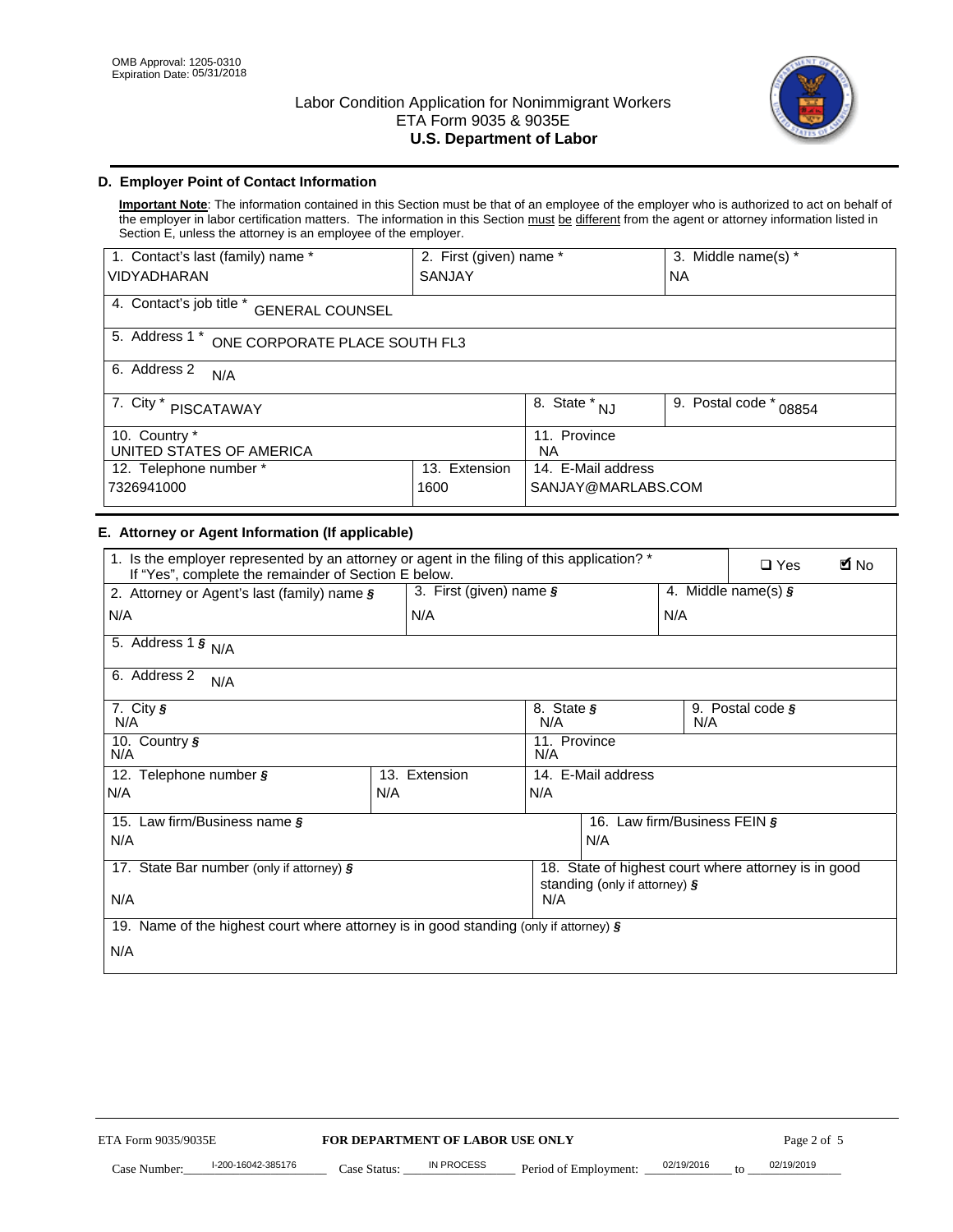**F. Rate of Pay** 

# Labor Condition Application for Nonimmigrant Workers ETA Form 9035 & 9035E **U.S. Department of Labor**



| <b>F.</b> Rate of Pay          |                                                               |
|--------------------------------|---------------------------------------------------------------|
| 1. Wage Rate (Required)        | 2. Per: (Choose only one) *                                   |
| 68900.00<br>From: \$<br>$\ast$ |                                                               |
| N/A<br>To: S                   | . ■ Year<br>□ Week □ Bi-Weekly<br>$\Box$ Month<br>$\Box$ Hour |

## **G. Employment and Prevailing Wage Information**

#### *a. Place of Employment 1*

| From: \$                                                                                                                                                                                                                                                                                                                                                                                                                                                                                                                                                                                                                                                                                                                                                                                                                                                              | 68900.00<br>$\ast$<br>To: $\S$<br>N/A                                                                                                                                                                                                                                                                                                                                                                                                                                                                                                                                                                                                                                                                                                | $\Box$ Hour              |                           | $\Box$ Week $\Box$ Bi-Weekly                                | $\Box$ Month | $\blacksquare$ Year |
|-----------------------------------------------------------------------------------------------------------------------------------------------------------------------------------------------------------------------------------------------------------------------------------------------------------------------------------------------------------------------------------------------------------------------------------------------------------------------------------------------------------------------------------------------------------------------------------------------------------------------------------------------------------------------------------------------------------------------------------------------------------------------------------------------------------------------------------------------------------------------|--------------------------------------------------------------------------------------------------------------------------------------------------------------------------------------------------------------------------------------------------------------------------------------------------------------------------------------------------------------------------------------------------------------------------------------------------------------------------------------------------------------------------------------------------------------------------------------------------------------------------------------------------------------------------------------------------------------------------------------|--------------------------|---------------------------|-------------------------------------------------------------|--------------|---------------------|
| G. Employment and Prevailing Wage Information<br>Important Note: It is important for the employer to define the place of intended employment with as much geographic specificity as possible<br>The place of employment address listed below must be a physical location and cannot be a P.O. Box. The employer may use this section<br>to identify up to three (3) physical locations and corresponding prevailing wages covering each location where work will be performed and<br>the electronic system will accept up to 3 physical locations and prevailing wage information. If the employer has received approval from the<br>Department of Labor to submit this form non-electronically and the work is expected to be performed in more than one location, an<br>attachment must be submitted in order to complete this section.<br>a. Place of Employment 1 |                                                                                                                                                                                                                                                                                                                                                                                                                                                                                                                                                                                                                                                                                                                                      |                          |                           |                                                             |              |                     |
| 1. Address 1 *<br>30 INDEPENDENCE BLVD<br>2. Address 2                                                                                                                                                                                                                                                                                                                                                                                                                                                                                                                                                                                                                                                                                                                                                                                                                |                                                                                                                                                                                                                                                                                                                                                                                                                                                                                                                                                                                                                                                                                                                                      |                          |                           |                                                             |              |                     |
| 3. City $*$<br><b>WARREN</b><br>5. State/District/Territory *<br><b>NJ</b>                                                                                                                                                                                                                                                                                                                                                                                                                                                                                                                                                                                                                                                                                                                                                                                            |                                                                                                                                                                                                                                                                                                                                                                                                                                                                                                                                                                                                                                                                                                                                      |                          |                           | 4. County *<br>SOMERSET COUNTY<br>6. Postal code *<br>07059 |              |                     |
| 7. Agency which issued prevailing wage §<br>N/A                                                                                                                                                                                                                                                                                                                                                                                                                                                                                                                                                                                                                                                                                                                                                                                                                       | Prevailing Wage Information (corresponding to the place of employment location listed above)                                                                                                                                                                                                                                                                                                                                                                                                                                                                                                                                                                                                                                         | N/A                      |                           | 7a. Prevailing wage tracking number (if applicable) §       |              |                     |
| 8. Wage level *<br>$\Box$<br>9. Prevailing wage *<br>S                                                                                                                                                                                                                                                                                                                                                                                                                                                                                                                                                                                                                                                                                                                                                                                                                | <b>M</b><br>$\Box$<br>III<br>10. Per: (Choose only one) *<br>68869.00                                                                                                                                                                                                                                                                                                                                                                                                                                                                                                                                                                                                                                                                | $\Box$ IV<br>$\Box$ Hour | $\Box$ N/A<br>$\Box$ Week | □ Bi-Weekly                                                 | $\Box$ Month | ■ Year              |
| 11. Prevailing wage source (Choose only one) *<br>11a. Year source published *                                                                                                                                                                                                                                                                                                                                                                                                                                                                                                                                                                                                                                                                                                                                                                                        | <b>¤</b> OES<br><b>CBA</b><br>$\Box$<br>11b. If "OES", and SWA/NPC did not issue prevailing wage OR "Other" in question 11,                                                                                                                                                                                                                                                                                                                                                                                                                                                                                                                                                                                                          | DBA<br>$\Box$            |                           | □ SCA<br>□                                                  | Other        |                     |
| 2015                                                                                                                                                                                                                                                                                                                                                                                                                                                                                                                                                                                                                                                                                                                                                                                                                                                                  | specify source $\boldsymbol{\S}$<br>OFLC ONLINE DATA CENTER                                                                                                                                                                                                                                                                                                                                                                                                                                                                                                                                                                                                                                                                          |                          |                           |                                                             |              |                     |
| H. Employer Labor Condition Statements<br><b>Important Note:</b> In order for your application to be processed, you MUST read Section H of the Labor Condition Application - General<br>Instructions Form ETA 9035CP under the heading "Employer Labor Condition Statements" and agree to all four (4) labor condition statements<br>summarized below:<br>(1)<br>(2)<br>workers similarly employed.<br>(3)<br>employment.<br>(4)<br>1. I have read and agree to Labor Condition Statements 1, 2, 3, and 4 above and as fully explained in Section H<br>of the Labor Condition Application - General Instructions - Form ETA 9035CP. *                                                                                                                                                                                                                                 | Wages: Pay nonimmigrants at least the local prevailing wage or the employer's actual wage, whichever is higher, and pay for non-<br>productive time. Offer nonimmigrants benefits on the same basis as offered to U.S. workers.<br><b>Working Conditions:</b> Provide working conditions for nonimmigrants which will not adversely affect the working conditions of<br>Strike, Lockout, or Work Stoppage: There is no strike, lockout, or work stoppage in the named occupation at the place of<br>Notice: Notice to union or to workers has been or will be provided in the named occupation at the place of employment. A copy of<br>this form will be provided to each nonimmigrant worker employed pursuant to the application. |                          |                           |                                                             | <b>Ø</b> Yes | $\square$ No        |
| ETA Form 9035/9035E                                                                                                                                                                                                                                                                                                                                                                                                                                                                                                                                                                                                                                                                                                                                                                                                                                                   | <b>FOR DEPARTMENT OF LABOR USE ONLY</b>                                                                                                                                                                                                                                                                                                                                                                                                                                                                                                                                                                                                                                                                                              |                          |                           |                                                             | Page 3 of 5  |                     |
| I-200-16042-385176<br>Case Number:                                                                                                                                                                                                                                                                                                                                                                                                                                                                                                                                                                                                                                                                                                                                                                                                                                    | IN PROCESS<br>Case Status: .                                                                                                                                                                                                                                                                                                                                                                                                                                                                                                                                                                                                                                                                                                         |                          | Period of Employment:     | 02/19/2016                                                  | 02/19/2019   |                     |

#### **H. Employer Labor Condition Statements**

- (1) **Wages:** Pay nonimmigrants at least the local prevailing wage or the employer's actual wage, whichever is higher, and pay for nonproductive time. Offer nonimmigrants benefits on the same basis as offered to U.S. workers.
- (2) **Working Conditions:** Provide working conditions for nonimmigrants which will not adversely affect the working conditions of workers similarly employed.
- (3) **Strike, Lockout, or Work Stoppage:** There is no strike, lockout, or work stoppage in the named occupation at the place of employment.
- (4) **Notice:** Notice to union or to workers has been or will be provided in the named occupation at the place of employment. A copy of this form will be provided to each nonimmigrant worker employed pursuant to the application.

| 1. I have read and agree to Labor Condition Statements 1, 2, 3, and 4 above and as fully explained in Section H | <b>Ø</b> Yes | ⊟ No |
|-----------------------------------------------------------------------------------------------------------------|--------------|------|
| of the Labor Condition Application – General Instructions – Form ETA 9035CP. *                                  |              |      |

| ETA Form 9035/9035E |                    |              | <b>FOR DEPARTMENT OF LABOR USE ONLY</b> |                                    |  |              | Page 3 of 5 |
|---------------------|--------------------|--------------|-----------------------------------------|------------------------------------|--|--------------|-------------|
| Case Number:        | l-200-16042-385176 | Case Status: | IN PROCESS                              | Period of Employment: $02/19/2016$ |  | $f_{\Omega}$ | 02/19/2019  |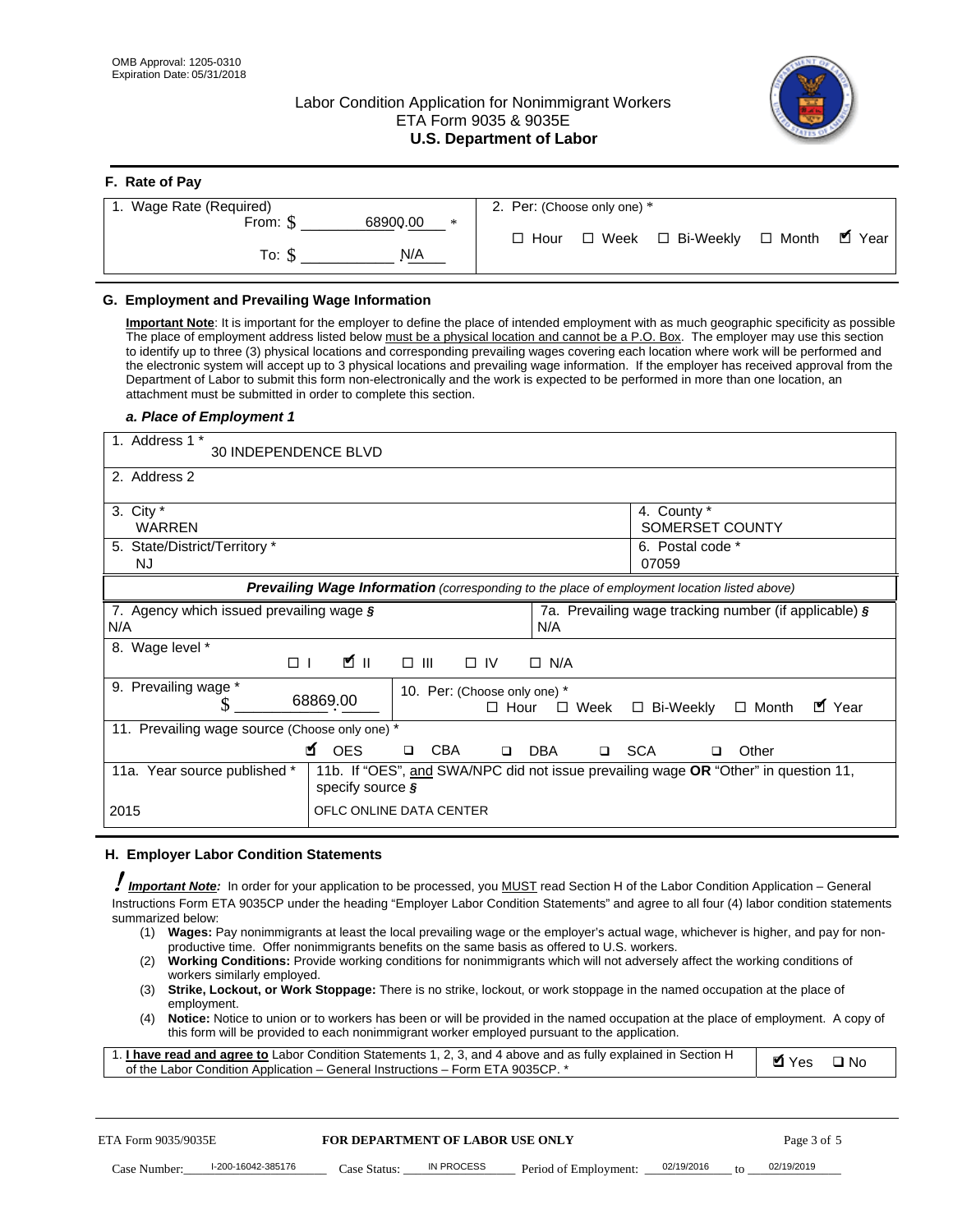

#### **I. Additional Employer Labor Condition Statements – H-1B Employers ONLY**

!**Important Note***:* In order for your H-1B application to be processed, you MUST read Section I – Subsection 1 of the Labor Condition Application – General Instructions Form ETA 9035CP under the heading "Additional Employer Labor Condition Statements" and answer the questions below.

#### *a. Subsection 1*

| 1. Is the employer H-1B dependent? $\S$                                                                                                                                                                                                 | Myes                                          | $\Box$ No              |  |
|-----------------------------------------------------------------------------------------------------------------------------------------------------------------------------------------------------------------------------------------|-----------------------------------------------|------------------------|--|
| 2. Is the employer a willful violator? $\frac{1}{2}$                                                                                                                                                                                    | $\Box$ Yes                                    | <b>M</b> <sub>No</sub> |  |
| 3. If "Yes" is marked in questions 1.1 and/or 1.2, you must answer "Yes" or "No" regarding whether the<br>employer will use this application ONLY to support H-1B petitions or extensions of status for exempt H-1B<br>nonimmigrants? § | $\blacksquare$ Yes $\square$ No $\square$ N/A |                        |  |

**If you marked "Yes" to questions I.1 and/or I.2 and "No" to question I.3, you MUST read Section I – Subsection 2 of the Labor Condition Application – General Instructions Form ETA 9035CP under the heading "Additional Employer Labor Condition Statements" and indicate your agreement to all three (3) additional statements summarized below.** 

#### *b. Subsection 2*

- A. **Displacement:** Non-displacement of the U.S. workers in the employer's workforce
- B. **Secondary Displacement:** Non-displacement of U.S. workers in another employer's workforce; and
- C. **Recruitment and Hiring:** Recruitment of U.S. workers and hiring of U.S. workers applicant(s) who are equally or better qualified than the H-1B nonimmigrant(s).

| 4. I have read and agree to Additional Employer Labor Condition Statements A, B, and C above and as fully                  |      |
|----------------------------------------------------------------------------------------------------------------------------|------|
| explained in Section I – Subsections 1 and 2 of the Labor Condition Application – General Instructions Form ETA $\Box$ Yes | ∩ Nח |
| 9035CP. $\delta$                                                                                                           |      |

# **J. Public Disclosure Information**

!**Important Note***:* You must select from the options listed in this Section.

| Public disclosure information will be kept at: * | Employer's principal place of business<br>$\Box$ Place of employment |
|--------------------------------------------------|----------------------------------------------------------------------|
|--------------------------------------------------|----------------------------------------------------------------------|

#### **K. Declaration of Employer**

*By signing this form, I, on behalf of the employer, attest that the information and labor condition statements provided are true and accurate;*  that I have read sections H and I of the Labor Condition Application – General Instructions Form ETA 9035CP, and that I agree to comply with *the Labor Condition Statements as set forth in the Labor Condition Application – General Instructions Form ETA 9035CP and with the Department of Labor regulations (20 CFR part 655, Subparts H and I). I agree to make this application, supporting documentation, and other records available to officials of the Department of Labor upon request during any investigation under the Immigration and Nationality Act. Making fraudulent representations on this Form can lead to civil or criminal action under 18 U.S.C. 1001, 18 U.S.C. 1546, or other provisions of law.* 

| 1. Last (family) name of hiring or designated official * | 2. First (given) name of hiring or designated official * |                                                     | 3. Middle initial * |
|----------------------------------------------------------|----------------------------------------------------------|-----------------------------------------------------|---------------------|
| <b>VIDYADHARAN</b>                                       | <b>SANJAY</b>                                            |                                                     | <b>NA</b>           |
| 4. Hiring or designated official title *                 |                                                          |                                                     |                     |
| <b>GENERAL COUNSEL</b>                                   |                                                          |                                                     |                     |
| 5. Signature *                                           |                                                          | 6. Date signed *                                    |                     |
|                                                          |                                                          |                                                     |                     |
|                                                          |                                                          |                                                     |                     |
|                                                          |                                                          |                                                     |                     |
|                                                          |                                                          |                                                     |                     |
| ETA Form 9035/9035E                                      | FOR DEPARTMENT OF LABOR USE ONLY                         |                                                     | Page 4 of 5         |
| I-200-16042-385176<br>Case Number<br>Case Status:        | IN PROCESS<br>Period of Employment:                      | 02/19/2016<br>02/19/2019<br>$\mathbf{f} \mathbf{O}$ |                     |